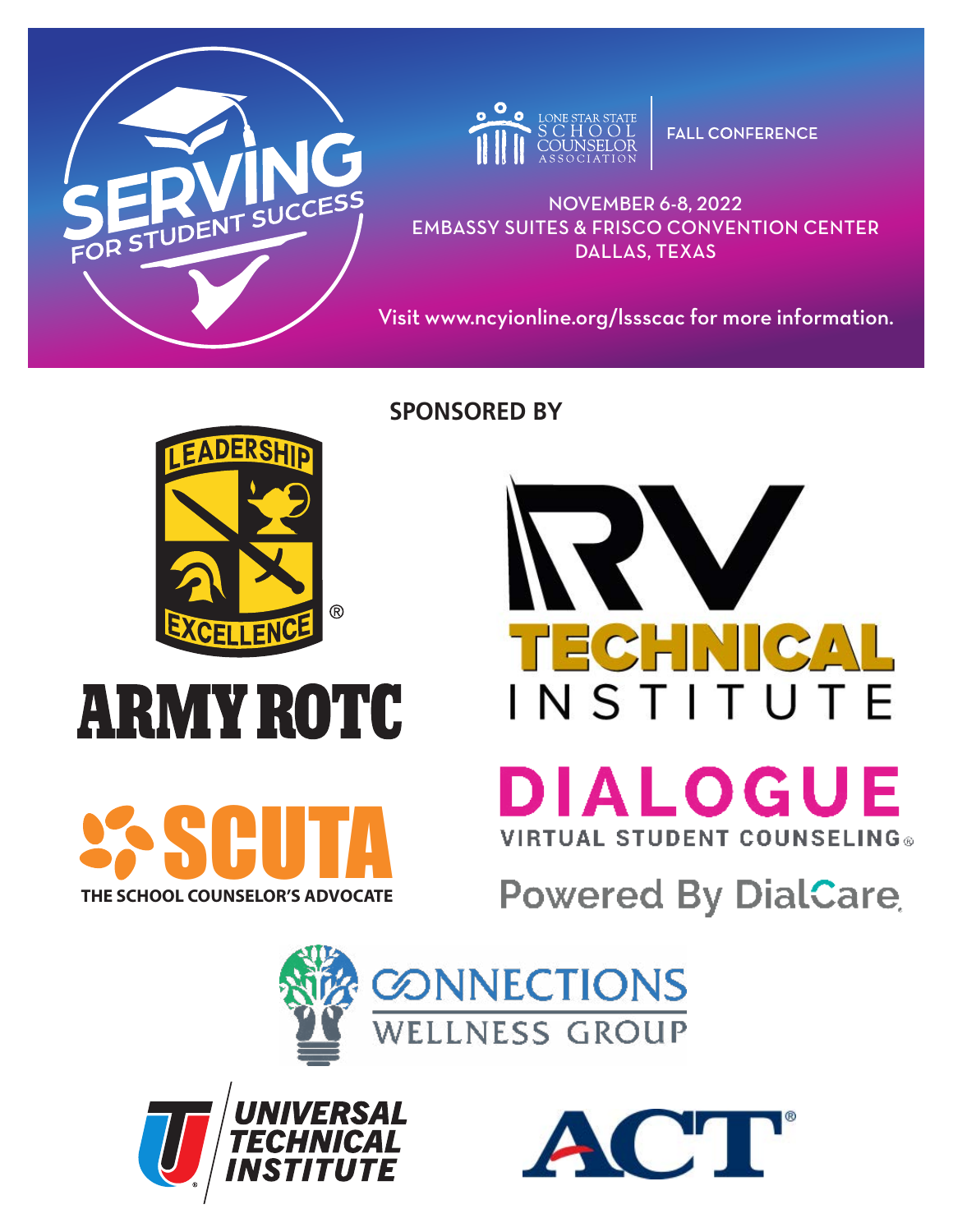## November 6th | 1:00 p.m.

## Legal Literacy and Ethical Practice in the Complex World of School Counseling

## Carolyn Stone

ABOUT THIS SESSION: School counselors must negotiate the competing interests of the overregulated school environment, student's need for confidentiality and the legal rights of parents to be the guiding voice in their children lives. Updates on these competing interests will be discussed through recent court developments. Legal rulings will be highlighted in areas such as sexually active students, bullying, academic advising, child abuse, educational records, and sexual harassment, first amendment rights, and transgender youth. The goal is to facilitate participants' legal literacy and provide guiding principles to support best ethical practice.

SPEAKER BIO: Carolyn Stone, Ed.D., is a Professor of Counselor Education at the University of North Florida (UNF). Dr. Stone is a Past President of the American School Counselor Association (ASCA). Prior to coming to UNF, Dr. Stone spent 22 years with Jacksonville, Florida's Public Schools as an elementary and high school counselor, middle school teacher and Supervisor of Guidance Services. She supervised 225 school counselors. Dr. Stone currently serves as the Ethics Chair for ASCA and has done so for 15 years.

## November 7th | 9:15 a.m. Standing Tall Through It All

## Steve Bollar

ABOUT THIS SESSION: Challenges can either force you to step up your game or they can stop you in your tracks. Steve will show you how to overcome challenges in your schools and come out better, maximize leadership, and more motivated than ever. In this humorous yet focused session, you'll discover:

- How to maintain the focus needed to get great results…even when chaos and challenge surrounds you!…
- How you can increase productivity no matter what is happening or how overwhelmed you are…
- How to maximize difficult relationships that keep you from success and how to prevent relationship breakdown from stalling your progress ever again!

SPEAKER BIO: Steve Bollar, a.k.a. Stand Tall Steve, is an educational thought leader, former Superintendent of Schools, principal, author and a school culture and motivation expert. He is known for his quick wit, creative thought, and humorous personality. Steve is the author of the school culture book *Ideas, Ideas, Ideas!* and is a contributing author in the book *School Climate 2.0: Preventing Cyberbullying One Classroom at a Time*. Steve openly shares his knowledge, experiences and creativity with others. He currently speaks to students, staff and communities throughout the country about how to think differently about schools, education, and life.



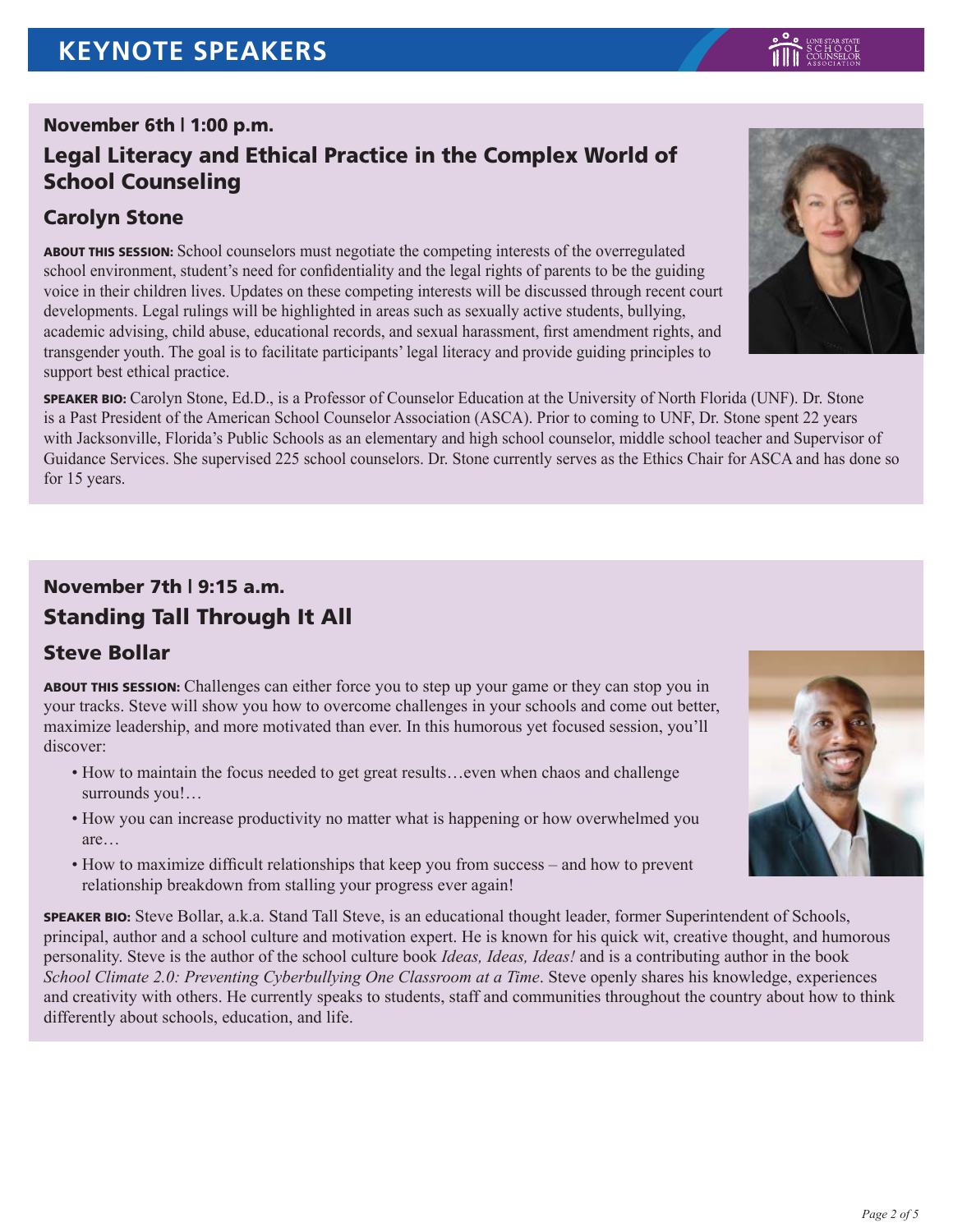# Tentative Schedule

# Sunday, November 6, 2022

| 12:00 p.m. to $5:00$ p.m.  | Registration and Information Center Open |
|----------------------------|------------------------------------------|
| 12:00 p.m. to $5:00$ p.m.  | <b>Exhibits Open</b>                     |
| 1:00 p.m. to 2:30 p.m.     | Opening Keynote Session – Carolyn Stone  |
| 2:30 p.m. to 2:45 p.m.     | <b>Transition Break</b>                  |
| 2:45 p.m. to $3:45$ p.m.   | <b>Breakout Session 1</b>                |
| $3:45$ p.m. to $4:15$ p.m. | Refreshment Break with Exhibitors        |
| 4:15 p.m. to $5:15$ p.m.   | <b>Breakout Session 2</b>                |
| 6:00 p.m. to 8:00 p.m.     | Awards Ceremony Dinner (invitation only) |

## Monday, November 7, 2022

| 7:30 a.m. to 4:30 p.m.     | Registration and Information Center Open               |
|----------------------------|--------------------------------------------------------|
| 7:30 a.m. to 4:30 p.m.     | <b>Exhibits Open</b>                                   |
| $8:30$ a.m. to $9:15$ .m.  | Opening General Session – President's Remarks          |
| 9:15 a.m. to 10:15 a.m.    | Keynote Session – Steve Bollar                         |
| 10:15 a.m. to 10:45 a.m.   | Break – Visit Exhibitors                               |
| 10:45 a.m. to 11:45 a.m.   | <b>Breakout Session 3</b>                              |
| 11:45 a.m. to 1:15 p.m.    | Chill, Connect, and Dine and Express Learning Sessions |
| 1:30 p.m. to 2:30 p.m.     | <b>Breakout Session 4</b>                              |
| 2:30 p.m. to 2:45 p.m.     | <b>Transition Break</b>                                |
| 2:45 p.m. to $3:45$ p.m.   | <b>Breakout Session 5</b>                              |
| $3:45$ p.m. to $4:15$ p.m. | Refreshment Break with Exhibitors                      |
| 4:15 p.m. to $5:15$ p.m.   | Breakout Session 6 – LSSSCA Track                      |
| 5:15 p.m. to $6:30$ p.m.   | President's Reception (Embassy Suites Atrium)          |

## Tuesday, November 8, 2022

| $8:00$ a.m. to $11:00$ a.m.                | Registration and Information Center Open         |
|--------------------------------------------|--------------------------------------------------|
| $8:00$ a.m. to 11:15 a.m.                  | <b>Exhibits Open</b>                             |
| $8:30$ a.m. to 9:30 a.m.                   | <b>Breakout Session 7</b>                        |
| 9:30 a.m. to $10:00$ a.m.                  | Coffee Break with Exhibitors                     |
| $10:00$ a.m. to $11:00$ a.m.               | <b>Breakout Session 8</b>                        |
| $11:00$ a.m. to $11:15$ a.m.               | Transition Break – Last Chance to see Exhibitors |
| 11:15 a.m. to 11:45 a.m. Networking Groups |                                                  |
|                                            |                                                  |

#### SBEC and LPC hours available:

15.5 SBEC CPE hours available (#902-466) • 15.5 LPC CPE hours available (2740)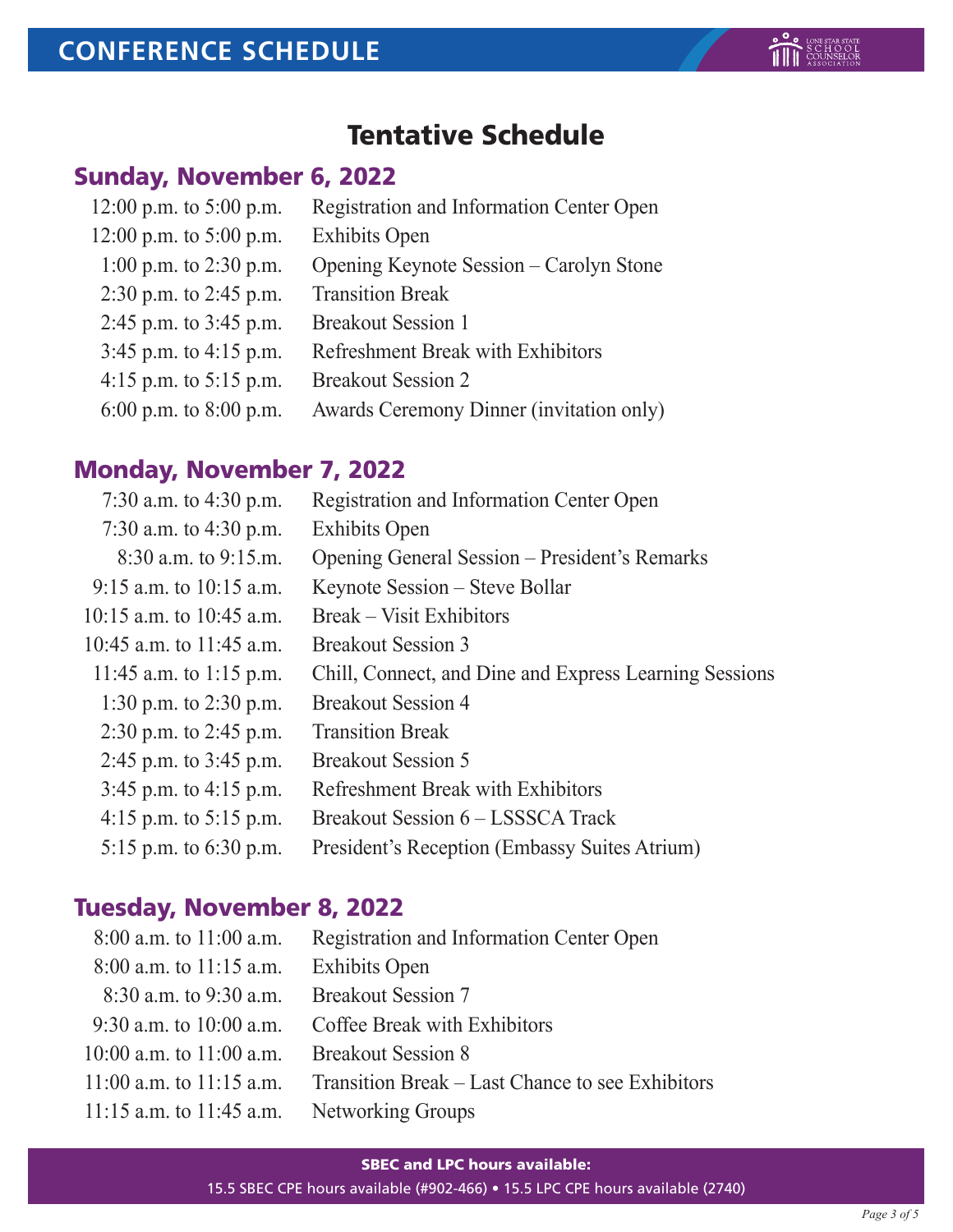# **REGISTRATION**

## REGISTRATION FORM (PLEASE PRINT CLEARLY)

|                                                                                               | 2. Corpus Christi<br>3. Victoria            |
|-----------------------------------------------------------------------------------------------|---------------------------------------------|
|                                                                                               | 4. Houston<br>5. Beaumont<br>6. Huntsville  |
|                                                                                               | 7. Kilgore<br>8. Mount Pleasant             |
|                                                                                               | 9. Wichita Falls<br>10. Richardson          |
|                                                                                               | 11. Fort Worth<br>12. Waco                  |
|                                                                                               | 13. Austin<br>14. Abilene<br>15. San Angelo |
| <b>CELL PHONE (</b><br><b>WORK PHONE (</b>                                                    | 16. Amarillo<br>17. Lubbock                 |
|                                                                                               | 18. Midland<br>19. El Paso                  |
| Which best describes your school district?: $\Box$ Large $\Box$ Midsize $\Box$ Rural or Small | 20. San Antonio                             |

#### A. Main Conference (November 6-8)

| <b>Early Register</b> (by Sept. 15, 2022)**<br>$\Box$ Regular Registration (after Sept. 15, 2022)                                                                                                            | <b>LSSSCA Member*</b><br>\$150 per person<br>\$170 per person                    | <b>Non-Member</b><br>\$200 per person<br>\$220 per person | <b>Graduate Student*/Retiree*</b><br>\$110 per person<br>\$130 per person |  |  |  |
|--------------------------------------------------------------------------------------------------------------------------------------------------------------------------------------------------------------|----------------------------------------------------------------------------------|-----------------------------------------------------------|---------------------------------------------------------------------------|--|--|--|
| <b>B. LSSSCA One-Year Membership</b><br>You can save \$50 on your conference registration by becoming a member of the LSSSCA for only \$30!<br>To sign up for membership, please add \$30 to line (B) below. |                                                                                  |                                                           |                                                                           |  |  |  |
|                                                                                                                                                                                                              | <b>SBEC and LPC hours available:</b><br>15.5 SBEC CPE hours available (#902-466) | (B) Membership                                            | (A) Full-Conference Total \$<br>Total \$                                  |  |  |  |

\* Must have an LSSSCA membership through Nov. 8, 2022 to qualify for member rates.

15.5 LPC CPE hours available (2740)

\*\* To qualify for the Early Registration Rate, your registration form AND payment (copy of your purchase order, check, or credit card) must be received or postmarked by the Early Registration cutoff date.

## REGISTRATIONS CANNOT BE PROCESSED WITHOUT PAYMENT. PLEASE SEND PAYMENT AND REGISTRATION FORM(S) TOGETHER.

### How and Where Do I Pay?

|                       | <b>WEBSITE</b> | <b>EMAIL</b> | <b>FAX</b> | <b>PHONE</b> | <b>MAIL</b> |
|-----------------------|----------------|--------------|------------|--------------|-------------|
| <b>CREDIT CARD</b>    | v              | v            | v          | v            |             |
| <b>PURCHASE ORDER</b> |                |              | v          |              |             |
| <b>CHECK</b>          |                |              |            |              |             |

WEBSITE: www.ncyionline.org/lssscac

EMAIL: registrations@ncyi.org

FAX: 423-899-4547

PHONE: 866-318-6294

MAIL: National Center for Youth Issues P.O. Box 22185 Chattanooga, TN 37422-2185

#### *Please make your check or purchase order payable to: National Center for Youth Issues*.

*A W-9 is available on the website.*

PLEASE NOTE: The attendee will receive a confirmation to the email address provided when their registration is processed (make sure to check Junk/Spam folders). Please allow ample time for processing. The sponsors of the conference receive registrant contact information.

#### PAYMENT METHOD

**D** PURCHASE ORDER A COPY OF THE PURCHASE ORDER IS REQUIRED. (PAYABLE TO NATIONAL CENTER FOR YOUTH ISSUES, P.O. BOX 22185, CHATTANOOGA, TN 37422-2185)

**Total Due**  $(A + B)$  \$

 $\Box$  CHECK ENCLOSED (MADE PAYABLE TO NATIONAL CENTER FOR YOUTH ISSUES)

| $\Box$ <b>CREDIT CARD</b> $\Box$ <b>PERSONAL</b> |  | $\Box$ CORPORATE |
|--------------------------------------------------|--|------------------|
|--------------------------------------------------|--|------------------|

|           | CID# |
|-----------|------|
|           |      |
|           |      |
|           |      |
|           |      |
|           |      |
| STATE ZIP |      |
|           |      |

CANCELLATION POLICY: If we are forced to cancel the LSSSCA Conference because of a "force majeure" event, such as a government restriction on large gatherings that cover the intended size of the conference, then we will issue full refunds of the registrations. Otherwise, our normal cancelation policy will be upheld: There will be no refunds after October 6, 2022. All cancellations before October 6, 2022 will be refunded less a \$25 handling fee. The conference is not responsible for and cannot give refunds due to problems beyond its control such as weather or school closings.

On social distancing and other health and safety measures, the LSSSCA Conference will conform to all necessary regulations/guidelines that are in place in Frisco, TX as of the date of the conference.

REGIONS 1. Edinburg